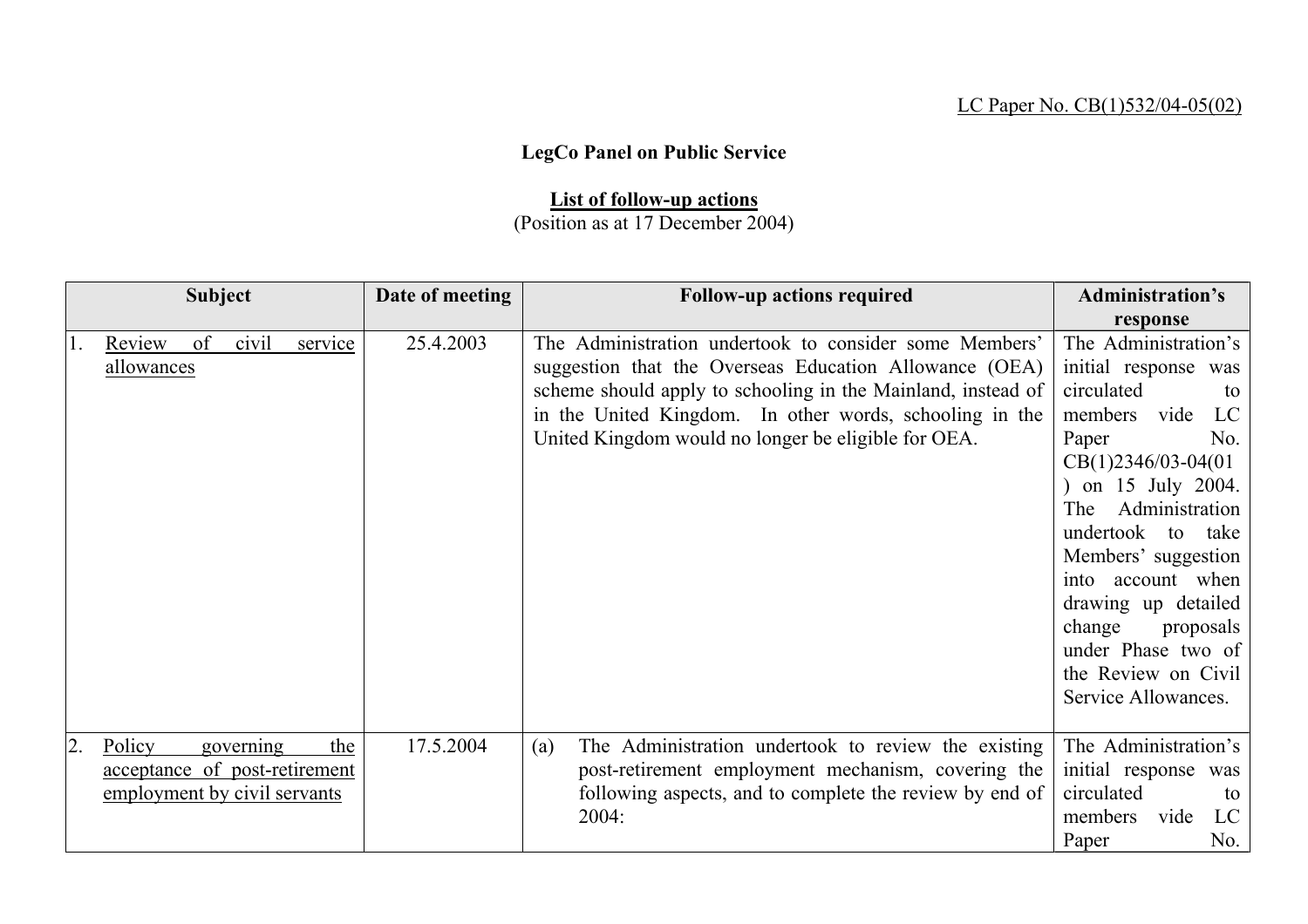| <b>Subject</b> | Date of meeting | <b>Follow-up actions required</b>                                                                                                                                                                                                                                                                                                                                                                                                                                                                                                                                                                                                                                                                                                                                                                                                                                                                                                                                                                                                 | <b>Administration's</b>                                                                                                                                                                                                                                                                                                                                                                                                                                                                                                    |
|----------------|-----------------|-----------------------------------------------------------------------------------------------------------------------------------------------------------------------------------------------------------------------------------------------------------------------------------------------------------------------------------------------------------------------------------------------------------------------------------------------------------------------------------------------------------------------------------------------------------------------------------------------------------------------------------------------------------------------------------------------------------------------------------------------------------------------------------------------------------------------------------------------------------------------------------------------------------------------------------------------------------------------------------------------------------------------------------|----------------------------------------------------------------------------------------------------------------------------------------------------------------------------------------------------------------------------------------------------------------------------------------------------------------------------------------------------------------------------------------------------------------------------------------------------------------------------------------------------------------------------|
|                |                 |                                                                                                                                                                                                                                                                                                                                                                                                                                                                                                                                                                                                                                                                                                                                                                                                                                                                                                                                                                                                                                   | response                                                                                                                                                                                                                                                                                                                                                                                                                                                                                                                   |
|                |                 | To examine whether the length of the six-month<br>(i)<br>sanitization period was appropriate and to make<br>reference to overseas practices in this aspect; to<br>consider members' views, as follows:<br>The sanitization period for retired directorate<br>officers should be lengthened, e.g. two or three<br>years; and<br>The sanitization period should be counted from<br>the date on which the retired officers left the<br>civil service, instead of the date of cessation of<br>active service. In other words, the officers<br>should not be allowed to take up any other<br>employment during the period of their<br>pre-retirement leave.<br>(ii)<br>To examine how the transparency of the<br>mechanism could be enhanced, taking into account<br>the need to strike a balance between the rights of<br>individual civil servants to pursue employment or<br>business after retirement on the one hand and the<br>public interests and the aspirations of the<br>community regarding the integrity and impartiality | $CB(1)2346/03-04(01)$<br>) on 15 July 2004.<br>Administration<br>The<br>originally<br>proposed<br>to update the Panel<br>on the progress of the<br>review of the existing<br>post-retirement<br>mechanism at<br>the<br>Panel<br>meeting<br>in<br>2005.<br>May<br>In<br>the<br>response<br>to<br>Panel's request<br>to<br>advance the date for<br>reporting<br>the<br>on<br>outcome<br>of<br>the<br>review,<br>the<br>Administration<br>confirmed<br>on<br>8 December<br>2004<br>that it would report<br>the outcome of the |
|                |                 | of the civil service on the other.<br>(iii) In connection with item (ii) above, to seek legal                                                                                                                                                                                                                                                                                                                                                                                                                                                                                                                                                                                                                                                                                                                                                                                                                                                                                                                                     | review to the Panel in<br>March 2005.                                                                                                                                                                                                                                                                                                                                                                                                                                                                                      |
|                |                 | advice on whether the disclosure of information<br>would infringe the privacy rights of the retired<br>officers concerned.                                                                                                                                                                                                                                                                                                                                                                                                                                                                                                                                                                                                                                                                                                                                                                                                                                                                                                        | The proposed item is<br>included in the list of<br>outstanding items for<br>discussion by<br>the<br>Panel.                                                                                                                                                                                                                                                                                                                                                                                                                 |